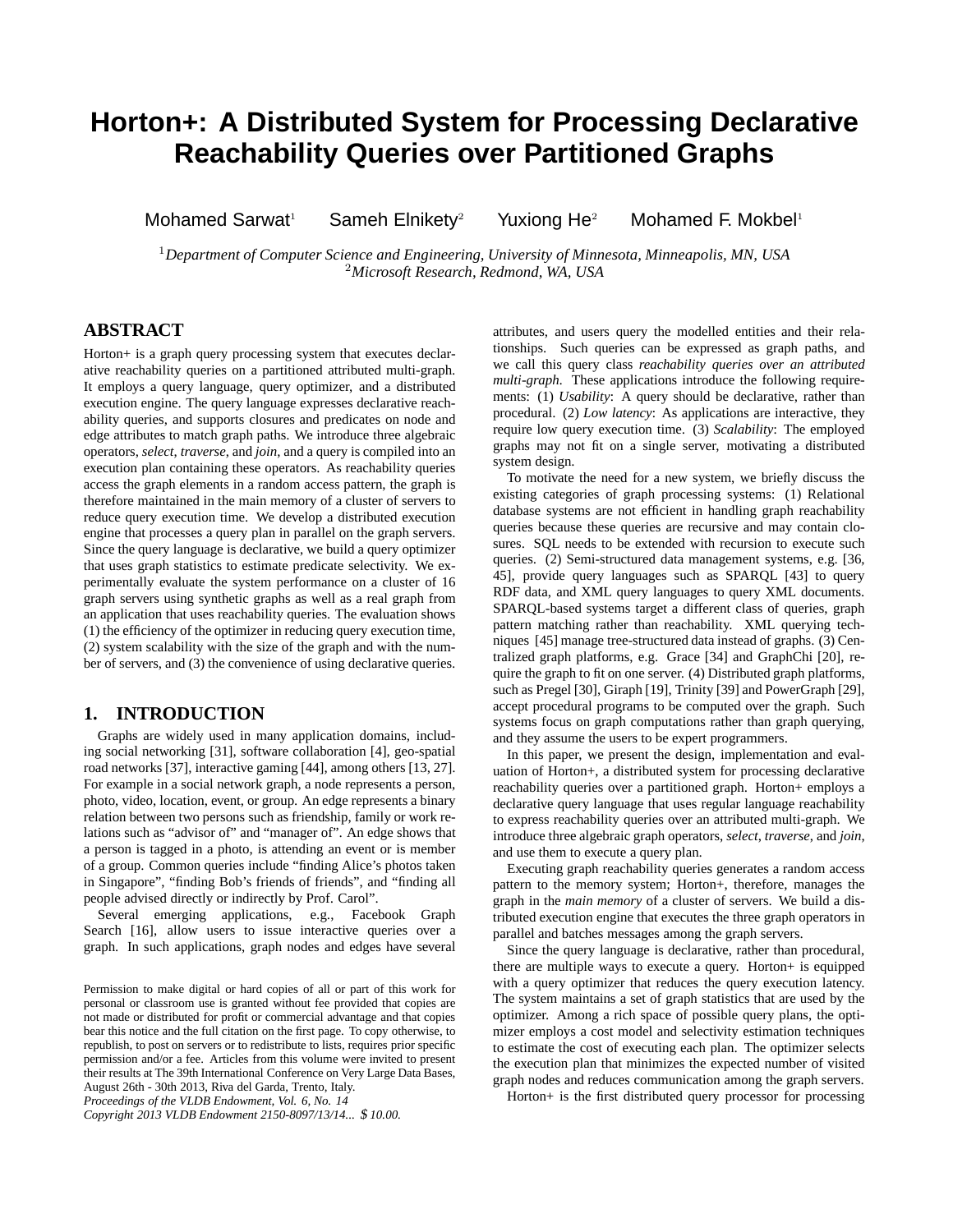

**Figure 1: Small fragment of a social graph.**

reachability queries over an attributed multi-graph. We implement Horton+ and evaluate it experimentally to show its scalability and efficiency in executing graph reachability queries using both real and synthetic graphs on a cluster of 16 graph servers. We also compare Horton+ with the Giraph [19] system to highlight benefits of Horton+ and its declarative query language and optimizer. An early version of the system, called Horton was demonstrated [38]. Horton+ introduces major additions, including the graph operators, query optimization, and different query plan and execution model with a formal query language.

In summary, the contributions of this paper are the following: (1) Horton+ as a full-fledged system for distributed processing of graph reachability queries. (2) A formal graph query language that supports reachability queries over an attributed multi-graph (Section 2.2). (3) A distributed query processor that executes query plans over multiple graph servers (Section 3). (4) A query optimizer, equipped with cost and selectivity estimation techniques (Section 4), that optimizes the issued query. (5) An experimental evaluation on a cluster of servers using both real and synthetic graphs and a comparison with Giraph (Section 5).

# **2. GRAPH MODEL & QUERY LANGUAGE**

In this section, we give an overview of the graph model in Section 2.1, and describe the query language in Section 2.2.

## **2.1 Graph Model**

We use a general graph model; an attributed multi-graph  $G =$  $\{V, E\}$  has a set of nodes V and a set of edges E. A node represents an entity with a primary key (id), a categorical type (e.g., person, photo or event), and a set of arbitrary attributes. An edge is a binary relationship between two nodes, and it has a categorical type (e.g., friend-of or tagged-in), and a set of arbitrary attributes (e.g., edge direction and edge weight). Multiple edges may link two nodes, representing several relationships.

Figure 1 shows a fragment of a social graph as an example. There are two node types: Person (Alice, Bob, Carol, Dan) and Photo (Photo1), and three edge types: Friend, Tag and Manages. A node may have attributes, e.g., age of Dan is 25. The figure also shows two queries and their answers. The graph is partitioned: Nodes Carol and Dan are in partition A, and nodes Alice, Bob, and Photo1 are in partition B.

Horton+ manages both directed and undirected graphs in main memory with pointer-based representation. In the case of a directed

|                 | Query::= NodePred                                    |  |  |  |  |
|-----------------|------------------------------------------------------|--|--|--|--|
|                 | Query-EdgePred-Query                                 |  |  |  |  |
|                 | (Ouery OR Ouery)                                     |  |  |  |  |
|                 | Ouery (-EdgePred-Ouery)*                             |  |  |  |  |
|                 | (Ouery-EdgePred-)* Ouery                             |  |  |  |  |
|                 | Query (-EdgePred-Query) <sup>+</sup>                 |  |  |  |  |
|                 | $(Query-EdgePred-)$ <sup>+</sup> Ouery               |  |  |  |  |
| NodePred ::=    | $Id$   NodeType   NodeType{(AttrPred) <sup>+</sup> } |  |  |  |  |
|                 | (NOT NodePred)                                       |  |  |  |  |
|                 | (NodePred AND NodePred)                              |  |  |  |  |
|                 | (NodePred OR NodePred)                               |  |  |  |  |
| $EdgePred :: =$ | EdgeType   EdgeType{(AttrPred) <sup>+</sup> }        |  |  |  |  |
|                 | (NOT EdgePred)                                       |  |  |  |  |
|                 | (EdgePred AND EdgePred)                              |  |  |  |  |
|                 | (EdgePred OR EdgePred)                               |  |  |  |  |
| AttrPred ::=    | Operand BinaryOperator Operand                       |  |  |  |  |
| Operand $::=$   | AttributeName   AttributeValue                       |  |  |  |  |
| NodeType ::=    | Node   TypeId                                        |  |  |  |  |
| $EdgeType :: =$ | $Edge$   TypeId                                      |  |  |  |  |

**Figure 2: Abstract syntax of the graph query language.**

graph, each node stores both inbound and outbound edges to allow queries to traverse both directions.

## **2.2 Query Language**

The objective of the query language is to express graph reachability queries declaratively, rather than in a procedural manner, making developers more productive and allowing query optimization. The query language specifies relationships between entities as graph paths. Figure 2 depicts the abstract syntax of the language. The non-terminal Query is the start symbol, and a query starts with a node predicate and possibly followed by a sequence of edge and node predicate pairs. Closures specify paths of arbitrary length, and they are supported using Kleene star "<sup>∗</sup>" (zero or more) and Kleene plus "<sup>+</sup>" (one or more).

A node predicate specifies a node id, a node type such as *Photo* to match nodes of type photo, or *Node* to match any node type. A node predicate may contain predicates on node attributes, e.g., photos that are black and white taken this year (Photo{color='B&W' AND year=2013}). Node predicates can be composed. For example, the predicate (Photo OR Video), which matches nodes of type photo or video, is composed of two predicates. Similarly, an edge predicate specifies an edge type. For instance, a *Tag*, *Friend*, or *Edge* matches a tag edge, friend edge, any edge, respectively. An edge predicate can also specify multiple predicates on edge attributes, e.g., a friendship relation since last year (Friend $\{year=2012\}$ ). We use the "<" and ">" symbols to represent edge directions in a directed graph.

| $\omega_1$ | 'Alice'-Tag>-Photo-Tag<-'Bob'                 |
|------------|-----------------------------------------------|
| Q,         | Photo-Tag<-Person-Friend-'Alice'              |
| $Q_3$      | 'Alice'-Tag>-Photo-Tag<-Person-Friend-'Alice' |
|            | 'Alice'(-Advice>-Person)*-Coauthor-'Bob'      |

**Table 1: Query examples.**

**Example.** Table 1 shows four example queries.  $Q_1$  finds all photos in which both Alice and Bob are tagged.  $Q_1$  has three node predicates and two edge predicates: The first node predicate specifies the node id ('Alice'). The second node predicate provides the node type (Photo), and the third node predicate specifies the node id. The two edge predicates specify edge type (Tag). Similarly, Q<sup>2</sup> retrieves all photos in which a friend of Alice is tagged, and Q<sup>3</sup> finds all photos in which Alice is tagged with one of her friends. Q<sup>4</sup> finds whether Prof. Alice or her academic descendants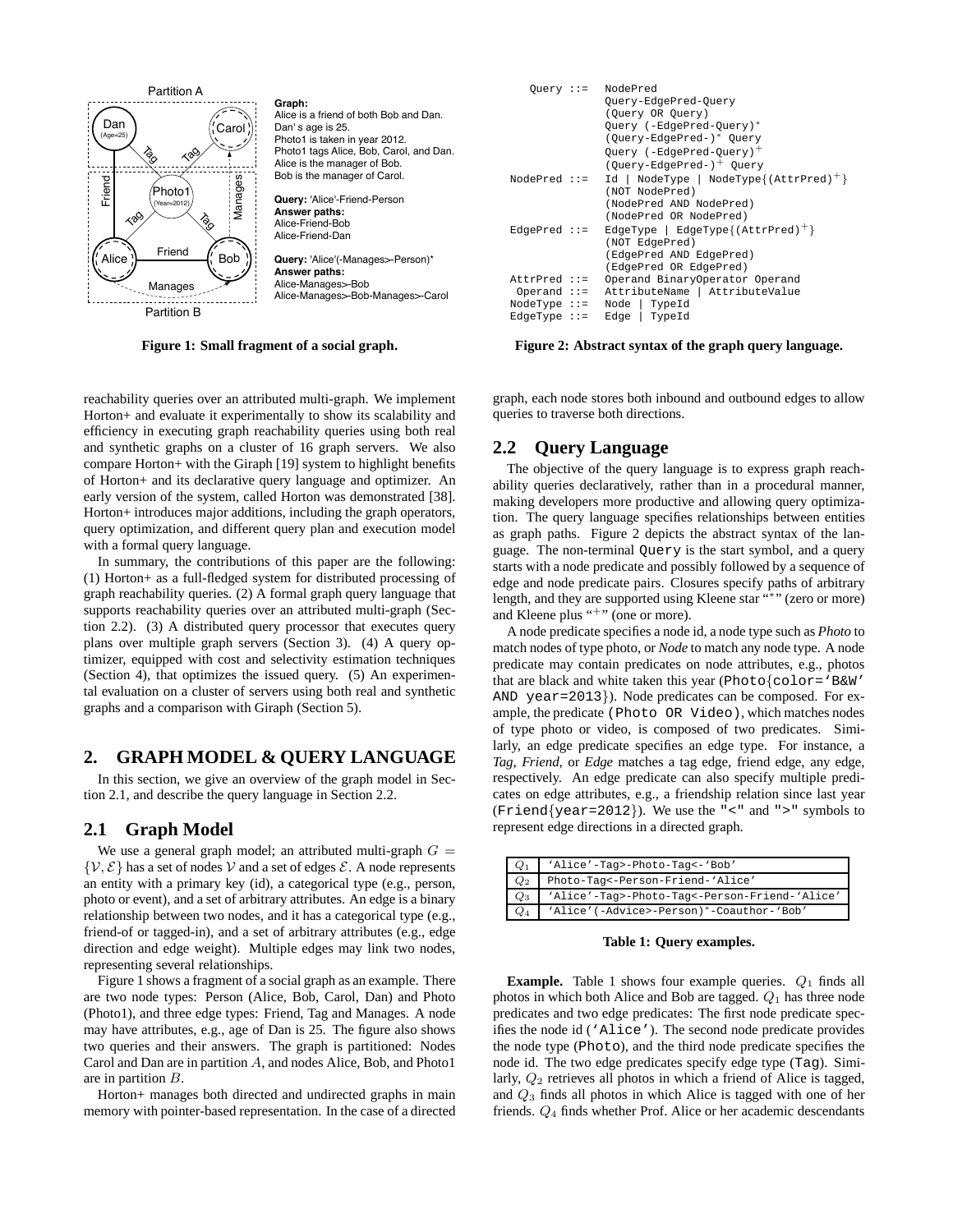

**Figure 3: Query execution plan for**  $Q_1$ ,  $Q_2$ ,  $Q_3$ , and  $Q_4$ .

have co-authored a paper with Bob.  $Q_4$  is recursive with a closure ((-Advice>-Person)<sup>∗</sup> ) over a pair of predicates.

### **3. DISTRIBUTED QUERY PROCESSOR**

The query processor receives an input query and returns the matched results. The input query is compiled into a query plan, which can be executed directly, or first optimized and subsequently executed. We introduce three algebraic graph operators, *select*, *traverse*, and *join*. Employing these operators is important: (1) The query processor becomes a composition of a few basic building blocks. Each operator has clearly defined functionality and efficient implementation. (2) The query optimizer builds a cost model for each operator using graph statistics to explore cost-efficient ways to combine them to answer a query. For clarity of presentation, we first describe the operators assuming a centralized environment, and we next present the distributed implementation.

#### **3.1 Compilation into an Execution Plan**

An input query is compiled into a plan containing one or more deterministic finite state automata (DFA) and graph operators. The query plan has a recursive tree structure: Each tree node is either a leaf node containing a DFA, or an intermediate node containing the join operator and two trees where each is a query plan.

**Example.** Figure 3 shows four execution plans for queries  $Q_1$ ,  $Q_2$ ,  $Q_3$ , and  $Q_4$ . The plan for  $Q_1$  is a leaf node containing a DFA that has six states  $(S_0 \text{ to } S_5)$ .  $S_0$  is the starting state, and *the set of starting nodes* for the query are the nodes which satisfy the first node predicate (*Node.id*=' $Bob'$ ) on the transition from  $S_0$  to  $S_1$ . The plan of  $Q_3$  includes a join between two query plans, and  $Q_4$ 's plan contains a loop because the query contains a Kleene star.

## **3.2 Algebraic Graph Operators**

To execute the query plan, we introduce the following graph operators: The *select* operator locates the starting nodes from which path matching proceeds. The *traverse* operator traverses a set of nodes through their edges to a new set of nodes iteratively. The traversal is conditioned by the DFA transition predicates, and partial graph paths are accumulated. The *join* operator joins the result of two query plans to construct longer paths. The query optimizer introduces the join operator into the query plan, and it rewrites a DFA into one or several more efficient DFAs. DFA matching is

performed first using the select operator to find the starting nodes, then a sequence of calls to the traverse operator.

**Select Operator.** The objective of the *select* operator is to determine the set of starting nodes efficiently. The operator takes a DFA and applies the transition predicate from the initial state on nodes to select the set of starting nodes. The operator employs a primary key index if the node primary key (id) is specified, or a hash index on the node type if node type is specified, and secondary index structures are exploited to match attribute predicates. If no index is available or predicate selectivity is very low, the *select* operator applies the predicates on all nodes of the given type.

**Traverse Operator.** The *traverse* operator is iterative; it receives a set of partial paths and the DFA. Initially the set of partial paths is the set of starting nodes from the *select* operator. In each iteration, the traverse operator matches each partial path into one or more longer paths if they satisfy the transition predicates of the DFA state. For the graph elements that satisfy the predicates, the *traverse* operator appends them to the partial paths, and the partial paths that are not extended in the iteration are dropped. Upon reaching an *accepting* state, the partial paths are returned as matching results for the DFA. This processing pattern results in traversing the graph in breadth-first manner from each starting node.

The complexity of the traverse operator iterations is upper bounded by the product of the number of start nodes, length of the query, and expected number of edges per node in the graph when the query has no closures. We discuss a more accurate cost estimation using graph statistics in Section 4.

The termination of the traverse operator iterations is an important property since the graph may contain cycles, and the DFA may contain loops (corresponding to closures). Each partial path maintains the DFA state at which each node and edge was matched along the path. Before a node is visited, the partial path is checked to ensure that the node is not visited again in the same DFA state. All queries terminate since each node is visited at most once in each state of the DFA for each constructed path.

**Join Operator.** The *join* operator receives two sets of matching paths from two query plans, and constructs longer paths by joining paths from the two sets. After each query plan is evaluated independently to produce its resulting paths, the join operation is performed based on the ids of the last nodes from the first path set and the ids of the last nodes of the second path set. For example, the two DFA's of  $Q_3$  in Figure 3 are joined based on the Person id matched at  $S_5$  of the first DFA and at  $S_3$  of the second DFA.

## **3.3 Distributed Execution Engine**

We use multiple partition servers (a) to query graphs that do not fit in the main memory of a single server, and (b) to evaluate each query in parallel on the partition servers. In this section, we discuss the architecture of the distributed execution engine and the implementation of the algebraic graph operators.

**Architecture.** The graph is partitioned into disjoint partitions, each managed by a *partition server* that is responsible for managing its own subset of graph data and associated indexes. Each edge is represented at both the source and destination nodes. A remote edge that connects two nodes in two different partitions specifies both the id of the remote node and the target partition where the remote node exists. A server is designated as the *coordinator*, and is responsible for query parsing, compilation and optimization. The coordinator uses a *directory service* that maintains two mappings: a mapping from a partition id to a server network address, and another mapping from node id to a partition id. The coordinator also maintains the graph statistics used by the optimizer.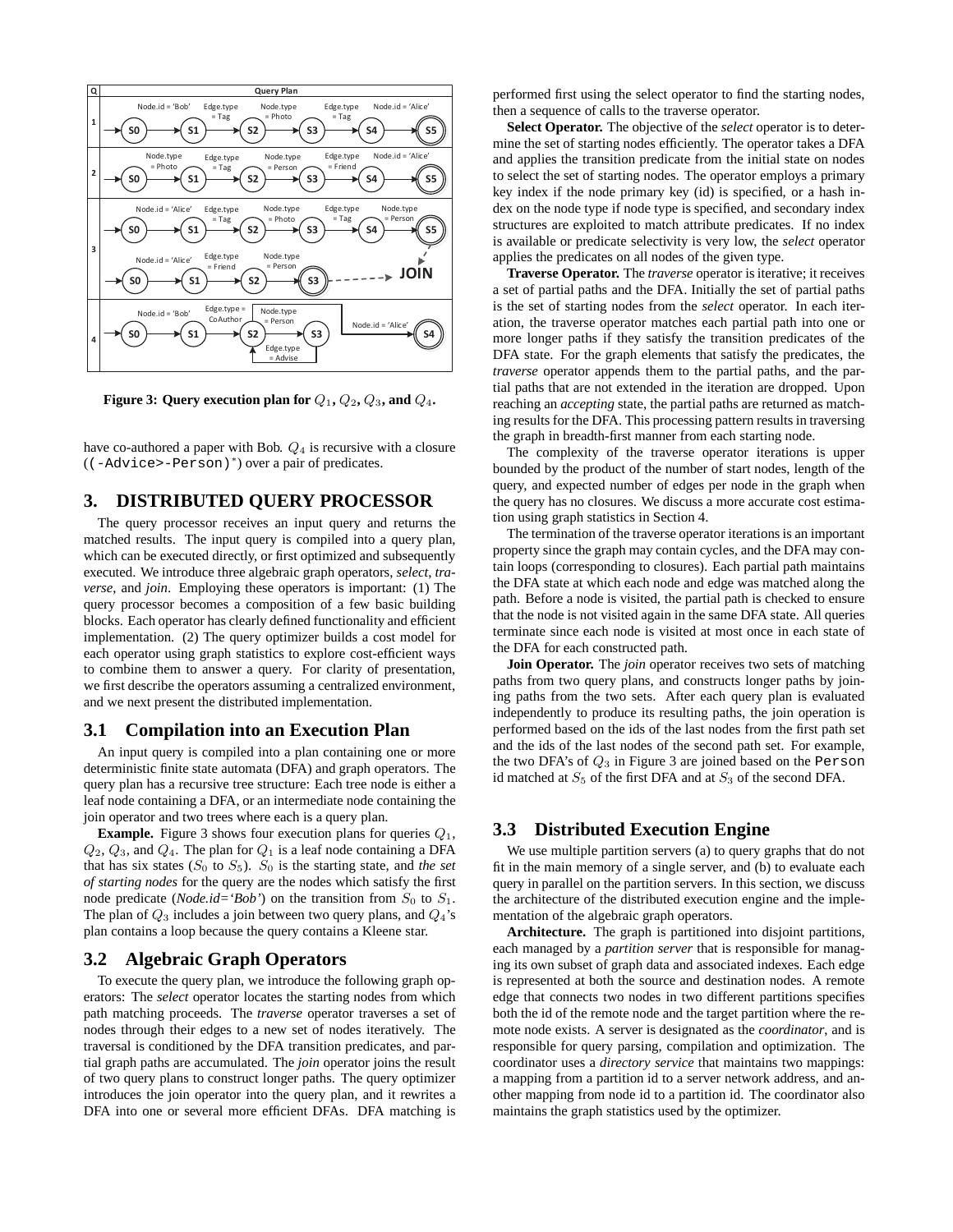#### **Algorithm 1** Distributed query processing

| 1: Function EVALUATE(OTree)                                                                    |
|------------------------------------------------------------------------------------------------|
| /* Case 1: The query tree is a Join $\frac{*}{ }$                                              |
| 2: if <i>OTree</i> is JOIN then                                                                |
| 3:<br>$L$ AnswerPaths $\leftarrow$ EVALUATE( <i>QTree</i> .LeftSubTree)                        |
| 4:<br>$R$ AnswerPaths $\leftarrow$ EVALUATE(OTree.RightSubTree)                                |
| 5:<br>$AnswerPaths \leftarrow JoinOPERATOR(L. AnswerPaths, R. AnswerPaths)$                    |
| /* Case 2: The query tree is a DFA $\frac{*}{ }$                                               |
| 6: if <i>OTree</i> is Leaf DFA node then                                                       |
| 7:<br>for all Partition $P$ in AllPartitions do                                                |
| 8:<br>$StartingNodes[\mathcal{P}] \leftarrow \mathcal{P}$ . SELECTOPERATOR( <i>OTree</i> .DFA) |
| 9:<br>$PartialPaths[\mathcal{P}] = StartingNodes[\mathcal{P}]$                                 |
| 10:<br><b>if</b> StartingNodes $[\mathcal{P}] \neq \emptyset$ then                             |
| 11:<br>$CurrentPartitions += \mathcal{P}$                                                      |
| 12:<br><b>if</b> CurrentPartitions $\neq \emptyset$ then                                       |
| 13:<br>$AnswerPaths \leftarrow$ TRAVERSEOPERATOR(OTree.QueryID,                                |
| OTree.DFA, CurrentPartitions)                                                                  |
| 14: return AnswerPaths                                                                         |

An effective graph partitioning algorithm assigns nodes to partitions to preserve locality in graph accesses, and it reduces communication overhead among partitions during query processing. Graph partitioning is not the focus of our work. Horton+ can, however, incorporate any existing graph partitioning scheme, including hashing (which is used by default) or more sophisticated partitioning tools [1].

#### *3.3.1 Operators*

**Select Operator.** The *select* operator determines the set of starting nodes by evaluating the first transition predicate of the DFA. In the distributed environment, the coordinator invokes the *select* operator on all partitions in parallel. A partition replies with a message to the coordinator indicating whether it finds matching nodes or not. The coordinator registers the partitions with matches as participants in the DFA execution. An important special case is when the DFA transition predicate is a primary key equality, providing the node id. The coordinator invokes the select operator at the target partition, determined by the directory service.

**Traverse Operator.** The *traverse* operator starts at each partition with one or more starting nodes as determined by the *select* operator. It then initiates a bulk synchronous breadth first search (BFS) [46] among the participant partitions, synchronized by the coordinator, to transition from one DFA state to the next while matching graph elements. The traverse operator iterates through a sequence of BFS levels that represent the DFA states. At each DFA state (BFS level), the *traverse* operator performs three main steps: (1) *Local computation* is the step in which each participant partition runs its own local query execution engine to check on the graph elements that satisfy the current DFA state. If an accepting DFA state is reached, signaling a matching path, the partition communicates the path to the coordinator. (2) *Global communication* is the step where graph partitions send messages to each other to prepare for the next DFA state (which could point to a node in a different partition). (3) *Bulk Synchronization* is the coordination/synchronization step needed to advance to the next DFA state. The coordinator implements a barrier, waiting for synchronization messages from all participant partition servers in order to advance the DFA to the next breadth first search level. When a partition cannot advance a DFA as no match is found, it sends a no-more-matches message to the coordinator. The distributed evaluation terminates when the coordinator receives all matching paths and no-more-matches messages from all participating partitions.

**Join Operator.** The coordinator either runs the *join* operator locally or assigns it to one of the partition servers with matching results. We apply a heuristic that selects the least-loaded partition server to process the paths matching the two query plans. The join

#### **Algorithm 2** Traverse operator

| 1: Function TRAVERSEOPERATOR(QueryID, DFA, CurrentPartitions)<br>2: AnswerPaths $\leftarrow \emptyset$ DFACursor $\leftarrow 0$ |  |  |  |  |
|---------------------------------------------------------------------------------------------------------------------------------|--|--|--|--|
| 3: /* Sequence of Breadth First Search (BFS) levels (DFA states) */                                                             |  |  |  |  |
| 4: while <i>CurrentPartitions</i> $\neq \emptyset$ do                                                                           |  |  |  |  |
| 5:<br>/* STEPS 1 & 2: Local Computation & Global Communication $*/$                                                             |  |  |  |  |
| 6:<br>for all Partition $P$ in <i>CurrentPartitions</i> do                                                                      |  |  |  |  |
| 7:<br>PARTITIONEXECUTIONENGINE(P, QueryID, DFA, DFACursor)                                                                      |  |  |  |  |
| 8:<br>$CurrentPartitions \leftarrow \emptyset$                                                                                  |  |  |  |  |
| 9:<br>/* STEP 3: Bulk Synchronization/Coordination */                                                                           |  |  |  |  |
| 10:<br>$Partitions Msgs = WAITFORPARTITIONS(QueryID, DFA)$                                                                      |  |  |  |  |
| 11:<br>for all Partition $P$ in PartitionsMsgs do                                                                               |  |  |  |  |
| 12:<br>AnswerPaths $\equiv \mathcal{P}.FullPaths$                                                                               |  |  |  |  |
|                                                                                                                                 |  |  |  |  |

- 13: *CurrentPartitions* += P.*NextPartitions*
- 14: *DFACursor* ← ADVANCECURSOR(*DFA*, *DFACursor*)
- 15: **return** *AnswerPaths*

is performed using sort-merge join, which takes  $O(R \log(R) +$  $S \log(S) + R + S$  time to run at the coordinator where R and S denote the number of paths from the two plans to join.

#### *3.3.2 Algorithm and Communication Patterns*

Algorithm 1 shows the workflow of the distributed query execution using the operators. The algorithm takes the query execution plan QT ree as input, and returns the set of matching paths. The algorithm handles two cases:

**Case 1:** QT ree **is a join**: The algorithm recursively executes the left and right trees of *QT ree* representing two query plans. It then joins their results using the JOINOPERATOR.

The communication pattern of a *join* operator is as follows: (1) The coordinator starts the execution by sending the query plans to the partition servers; it also decides where to run the *join* operator and informs the partition servers. (2) After the evaluation of the two trees completes, the partition servers send their matching paths to the designated server that performs the join operation.

In summary, for a *join* operator, the coordinator sends P control messages to start the execution, and the partitions send their results back to the designated server with at most  $P$  data messages, where P is the number of graph partitions.

**Case 2:** QT ree **is a leaf DFA node**: The algorithm runs an initialization step (lines 6 to 11) where the coordinator broadcasts the query DFA to all partitions to invoke the select operator, SELEC-TOPERATOR, to find the starting nodes at each partition. Next, TRAVERSEOPERATOR (Algorithm 2) is invoked to find the matching paths. Finally, the matched paths are returned as answer.

Algorithm 2 gives the pseudo code of the TRAVERSEOPERA-TOR. The algorithm takes the following inputs: (1) *QueryID*: represents the ID of issued query, (2) *DFA*: denotes the query DFA, and (3) *CurrentPartitions* represents the set of participant graph partitions. TRAVERSEOPERATOR initializes the DFA cursor to the first DFA state (*DFACursor*←0). The algorithm iterates over a sequence of breadth first search (BFS) levels (lines 4 to 14).

*STEP 1 & 2: Local Computation & Global Communication (lines 4 to 8):* At each BFS level, the coordinator signals all partitions P ∈ *CurrentPartitions* to advance the *DFACursor* to the next DFA state. Each partition receives the partial path matches from other partitions with the ending nodes belonging to the partition, and it combines them with its local partial matches. Then, it checks for local graph elements to match the current DFA state. When the next DFA state points to a remote node (located in a different partition), the partition server buffers all the partial matches towards the same remote partition into a message, and sends the message to the remote partition. As each partition server sends at most one message to all other partitions, the total number of these data messages at each level of BFS is bounded by  $P(P - 1)$ .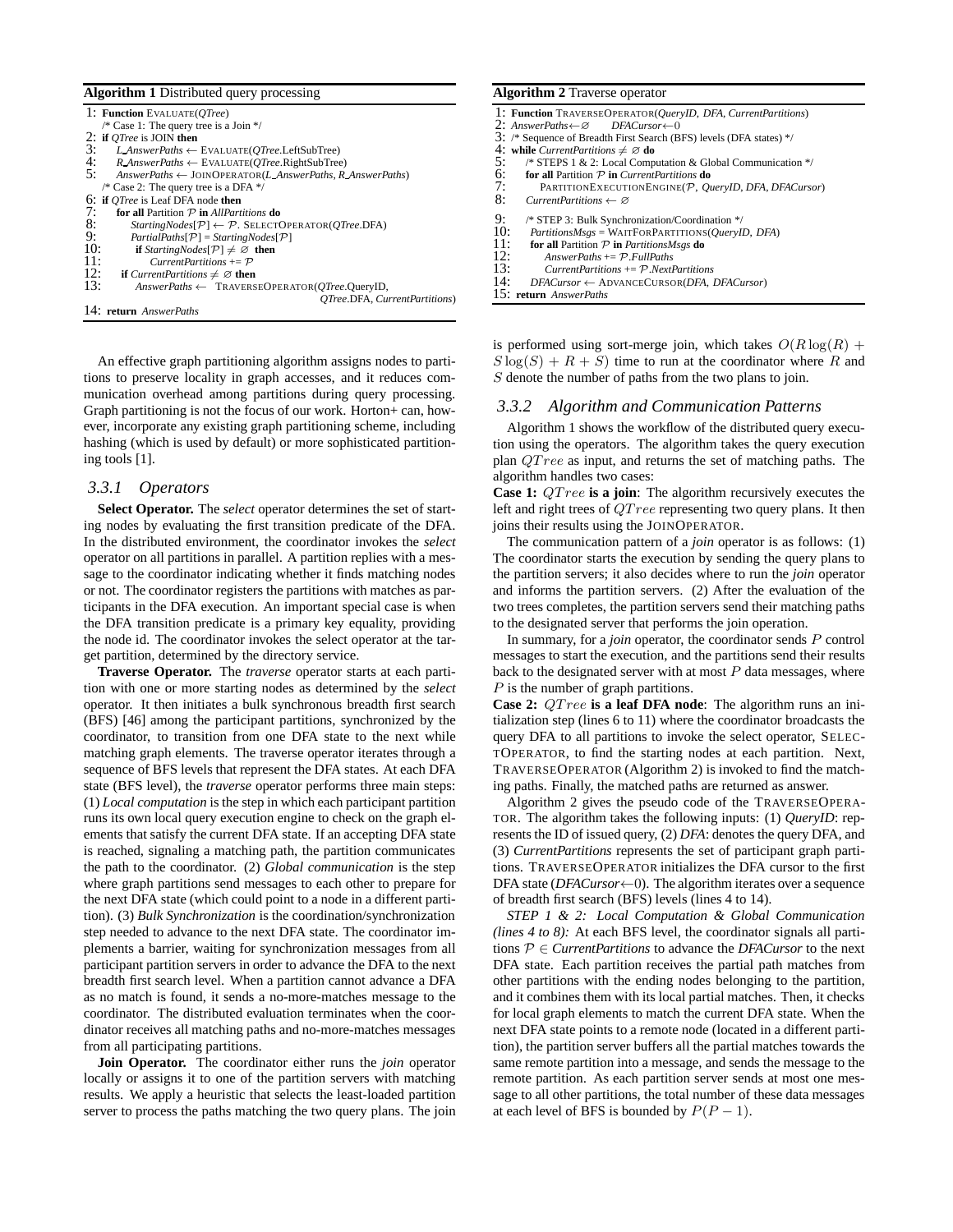|                | Alternative query execution plans |                                                                     |  |  |
|----------------|-----------------------------------|---------------------------------------------------------------------|--|--|
| 1.             |                                   | Plan1: 'Alice' Tag Photo Tag 'Bob'                                  |  |  |
|                |                                   | Plan2: 'Bob' Tag Photo Tag 'Alice'                                  |  |  |
|                |                                   | Plan3: ('Alice' Tag Photo) $M('Bob' Tag Photo)$                     |  |  |
|                |                                   | Plan1: Photo Tag Person Friend 'Alice'                              |  |  |
| $\overline{2}$ |                                   | Plan2: 'Alice' Friend Person Tag Photo                              |  |  |
|                |                                   | <b>Plan3</b> : ('Alice' Friend Person) $\bowtie$ (Photo Tag Person) |  |  |
| 3              |                                   | Plan1: 'Alice' Tag Photo Tag Person Friend 'Alice'                  |  |  |
|                |                                   | Plan2: 'Alice' Friend Person Tag Photo Tag 'Alice'                  |  |  |
|                |                                   | <b>Plan3</b> : ('Alice' Tag Photo) $\bowtie$                        |  |  |
|                |                                   | ('Alice' Friend Person Tag Photo)                                   |  |  |
|                |                                   | <b>Plan4:</b> ('Alice' Tag Photo Tag Person) $\bowtie$              |  |  |
|                |                                   | ('Alice' Friend Person)                                             |  |  |
| 4              |                                   | Plan1: 'Alice' (Advise Person)* Coauthor 'Bob'                      |  |  |
|                |                                   | Plan2: 'Bob' Coauthor (Person Advise)* 'Alice'                      |  |  |

**Table 2: Examples of alternative query plans.**

*STEP 3: Bulk Synchronization (lines 9 to 14):* The coordinator waits for messages from participant partitions *CurrentPartitions* signalling the end of local computation and global communication steps. The received messages *PartitionsMsgs* may contain two pieces of information: (1) *FullPaths*: represent a set of full matching graph paths if found. (2) *NextPartitions*: represent the set of partitions that will participate in the next BFS level. The partial matches are communicated only among partition servers; the coordinator does not send or receive any intermediate result. The TRA-VERSEOPERATOR terminates when there is no participant partition at the next level (*CurrentPartitions*=∅).

In summary, each level of the *traverse* operator incurs (1) at most 2P control messages between the coordinator and the partitions to signal the start and end of the level, and (2) at most  $P(P - 1)$ data messages among the partitions to exchange intermediate results. The size of the control messages is small, and therefore, the workload of the coordinator is light without requiring any intensive computation or communication. The size of the data messages depends on each query, and it depends on the size of intermediate results that are distributed among the partition servers. The total levels of BFS is bounded by the length of the DFA if it does not contain a loop.

# **4. QUERY OPTIMIZATION**

The declarative language of Horton+ makes query optimization possible and important. A declarative language only expresses the logic of a computation without describing its control flow: the query optimizer of Horton+ can choose to run a query among many implementations (or execution plans), preferably the one with the lowest cost. However, finding such an execution plan is not trivial, which requires an accurate cost model that estimates the cost of execution plans by taking into account of graph statistics and a computationally-efficient enumeration algorithm that finds the lowest-cost solution in a short amount of time. This section describes query optimizer of Horton+, which efficiently finds an optimal query execution plan (visiting the fewest number of graph nodes) for queries without closure operators. Moreover, we develop a heuristic algorithm to perform optimization for queries with closure operators, and we discuss how the optimizer takes communication cost into consideration for distributed graphs.

# **4.1 Space of Query Plans**

The query optimizer takes a compiled query plan as input and outputs an efficient query execution plan. The output plan is represented as a tree with DFAs in the leave nodes and join operators as

the intermediate nodes. To produce an efficient plan, the optimizer enumerates various execution plans, estimates their costs and returns the lowest-cost plan. Here we define the cost of an execution plan by estimating the total number of nodes it visits. The fewer the number of visited nodes, the more efficient the execution plan.

For a graph query  $Q = \langle N_1, E_1, \cdots, N_i, E_i, N_{i+1}, \cdots, E_{k-1}, \rangle$  $N_k$ ), with k node predicates and  $k - 1$  edge predicates, Horton+ query optimizer first considers  $k$  possible plans as follows: (1) One plan is to execute the query starting from  $N_1$  to  $N_k$ . (2) Another plan is to execute the query in the reverse order, from  $N_k$  to  $N_1$ . (3) k − 2 plans as dividing Q at node  $N_i$ ,  $1 < i < k$ , into two subqueries as follows: (a) a subquery that starts from  $N_1$  and ends at  $N_i$ , and (b) a subquery that starts from  $N_i$  and ends at  $N_k$ . The results from the two subqueries are joined to produce the final answer. Each of the two subqueries can be recursively optimized by considering its execution in the forward and reverse order, as well as further splitting into shorter subqueries. However, for simplicity illustration, we first describe a simple version of the query optimizer where the first subquery is executed in the forward order from  $N_1$ to  $N_i$  while the second subquery is executed in the reverse order, from  $N_k$  to  $N_i$ . We present the complete recursive query optimizer in Section 4.6. A query can be executed in the forward or reverse order because each edge (whether directed or not) can be accessed from the its two nodes.

**Example.** Table 2 gives all non-recursive query plans that the query optimizer considers for queries  $Q_1$  to  $Q_4$ . For example,  $Q_3$  has four node predicates, and hence four possible plans as follows: (1) The forward order from  $N_1$  to  $N_4$ , which finds the graph node for Alice, then finds photos in which Alice is tagged. From these photos, we find all persons tagged in any of these photos. Among these persons, we find the ones who are friends with Alice. (2) The reverse order, from  $N_4$  to  $N_1$ , which finds the graph node for Alice, then all friends of Alice. For these friends, we find all photos in which they are tagged. Among these photos, we find the ones in which Alice is tagged. (3) A join at  $N_2$ , where we have two subqueries. The first subquery finds all photos in which Alice is tagged (the forward order from  $N_1$  to  $N_2$ ), while the second subquery finds all Alice friends, and then finds all photos in which Alice friends are tagged (the reverse order, from  $N_4$  to  $N_2$ ). The outputs of the two subqueries (set of photos) are joined to get the intersection. (4) A join at  $N_3$ , where we have two subqueries. The first subquery goes from Alice to all photos she is tagged in, and then all persons who are tagged in these photos (the forward order from  $N_1$  to  $N_3$ ), and the second subquery goes from Alice to all her friends (the reverse order, from  $N_4$  to  $N_3$ ). The outputs of the two subqueries are joined.

# **4.2 Graph Statistics**

This section outlines four main *statistics* functions,  $S(N_i)$ ,  $T(N_i)$ ,  $F(N_i, E_j, N_h)$ , and  $G(N_i, E_j, N_h)$  that are used to estimate the cost of each considered query plan.

 $S(N_i)$  and  $T(N_i)$ . Given a node predicate  $N_i$ ,  $S(N_i)$  estimates the number of nodes that satisfy predicate  $N_i$  while  $T(N_i)$  estimates the number of nodes that need to be visited to find the ones satisfying  $N_i$ . Here  $S(N_i)$  represents the selectivity of a node predicate indicating the number of successful matches while  $T(N_i)$  represents the cost to find the successful matches. We use rules similar to those used in the query optimizer of relational database systems. If the node predicate is an id equality, indexed as a primary key, then  $S(N_i) = T(N_i) = 1$ . If the predicate is on a non-indexed field and one tenth of the nodes in this node type satisfying the predicate, then  $S(N_i) = 0.1m$  and  $T(N_i) = m$  where m is the total number of nodes of this node type. If a histogram is maintained, we can get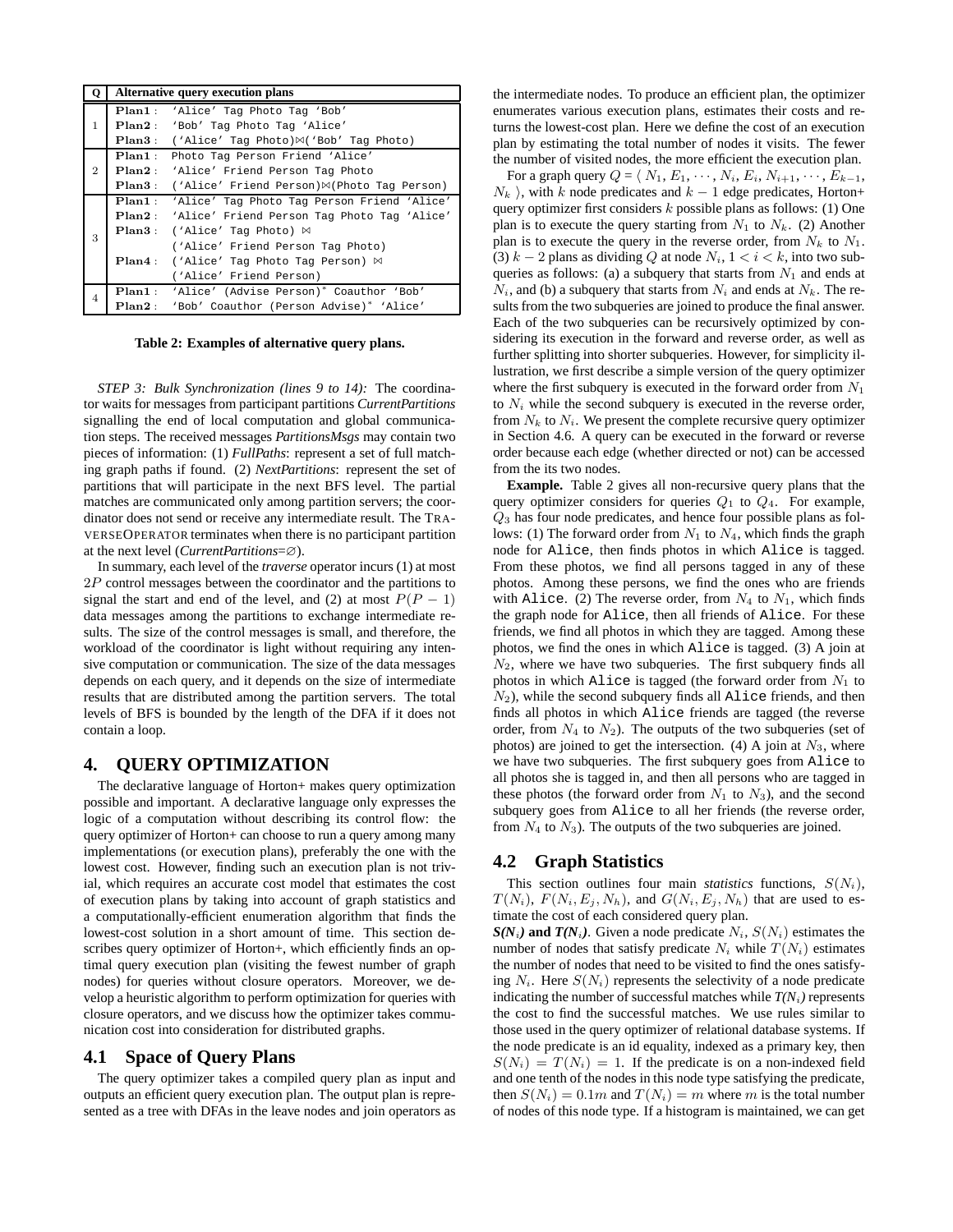a better accuracy on estimating  $S(N_i)$ , yet  $T(N_i)$  depends on the index availability.

 $F(N_i, E_j, N_h)$  and  $G(N_i, E_j, N_h)$ . Given two node predicates  $N_i$  and  $N_h$  and an edge predicate  $E_j$ ,  $F(N_i, E_j, N_h)$  estimates the number of nodes that are reachable from  $N_i$  through the edge predicate  $E_i$  and satisfy the predicate  $N_h$  while  $G(N_i, E_i, N_h)$ estimates the number of nodes that need to be visited to find these nodes, i.e., the number of reachable nodes from  $N_i$  to the node type of  $N_h$  using the edge predicate  $E_i$ . Again,  $F(N_i, E_i, N_h)$ is a measure of selectivity indicating the number of successful matches while  $G(N_i, E_j, N_h)$  measures the cost to find the successful matches.  $G(N_i, E_j, N_h)$  is computed by utilizing few statistics maintained for the number of edges of each type connected to each node type. This number is then divided by the selectivity of the predicate at node  $N_h$  to compute  $F(N_i, E_i, N_h)$ . For example, if  $N_i$  is of id Alice, then, we know that there is only one node satisfying predicate  $N_i$ . Then, if  $E_j$  is of type Tag, and we know from our statistics that Alice is tagged in 20 photos, then, we say that we will visit 20 nodes matching  $N_h$  so  $F(N_i, E_j, N_h)$  $= G(N_i, E_i, N_h) = 20$ . However, if the predicate  $N_h$  includes only black & white photos, and we know that only 10% of the photos are black & white, then  $F(N_i, E_j, N_h)=2$  while the total number of visited nodes is  $G(N_i, E_j, N_h)$ =20 as we have to visit all of the 20 photos in order to find the black & white ones.

**Collecting Statistics.** Since the underlying graph is partitioned and distributed among multiple graph partition servers, collecting the aforementioned statistics is performed as follows: (1) The graph directory service (DS) sends a statistics collection request to all graph partition servers. (2) Each graph partition server, in parallel, calculates the graph statistics  $S(N_i)$ ,  $T(N_i)$ ,  $F(N_i, E_i, N_h)$ , and  $G(N_i, E_j, N_h)$  for all graph nodes and edges stored locally on that partition. (3) Then, each partition sends back a message to the graph directory service reporting its own local graph statistics. (4) Finally, the graph directory service aggregates the statistics from the partitions to generate the global graph statistics.

### **4.3 Objective Function and Cost Model**

Given the space of  $k$  query plans for any query  $Q$  with  $k$  node predicates, it is the objective of the query optimizer to find the plan with the lowest estimated cost in terms of the number of visited nodes. Formally, Horton+ aims to minimize the objective function  $Cost(Q[1, k])$ , represented as:

$$
Cost(Q[1, k]) = \min_{1 \leq i \leq k} (Cost(Q[1, i]) + Cost(Q[k, i]) + Join(Q, i))
$$

where  $Cost(Q[1, i])$  is the cost of executing a subquery of Q in the forward order from  $N_1$  to  $N_i$ ,  $Cost(Q[k, i])$  is the cost of executing a subquery of  $Q$  in the reverse order, from  $N_k$  to  $N_i$ , and  $Join(Q, i)$  is the cost of joining the results of these two subqueries. The trivial cases of  $i = k$  and  $i = 1$  correspond to the query plans with forward and reverse orders, respectively, where no join operation is involved, i.e.,  $Join(Q, i) = 0$ .

Given the functions  $S(N_i)$ ,  $T(N_i)$ ,  $F(N_i, E_j, N_h)$ , and  $G(N_i, E_i, N_h)$  (described in Section 4.2),  $Cost(Q[1, i]),$  $Cost(Q[k, i])$ , and  $Join(Q, i)$  can be calculated as follows:

**Cost(Q[1,i])**. For the case when  $i=1$ , where  $Cost(Q[1, i])$  is set to zero, corresponding to the execution of  $Q$  in the reverse order, from  $N_k$  to  $N_1$ . For the case when  $i > 1$ , we first need to visit  $T(N_1)$  nodes to find the  $S(N_1)$  nodes that satisfy the first node predicate  $N_1$ . Then, for the second node  $N_2$ , the cost is  $S(N_1) \times G(N_1, E_1, N_2)$ , which corresponds to the number of qualified nodes from  $N_1$  multiplied by the number of nodes we visit to satisfy the predicate  $N_2$ . Then, for the third node

 $N_3$ , we visit a total number of nodes  $S(N_1) \times F(N_1, E_1, N_2)$  $\times G(N_2, E_2, N_3)$ , which corresponds to the number of qualified nodes from  $N_2$ , which is  $S(N_1) \times F(N_1, E_1, N_2)$ , multiplied by the number of nodes we need to visit to satisfy the predicate  $N_3$ , which is  $G(N_2, E_2, N_3)$ . The total number of visited nodes for  $Q[1, i]$  is the sum of the number of visited nodes at each predicate  $N_j$ , which is formally presented as:

 $Cost(Q[1, i]) =$ 

$$
\begin{cases}\nT(N_1) + S(N_1) \times G(N_1, E_1, N_2) + \\
S(N_1) \sum_{j=2}^{i} \left( G(N_j, E_j, N_{j+1}) \prod_{h=1}^{j-1} F(N_h, E_h, N_{h+1}) \right) & i > 1 \\
0 & i = 1\n\end{cases}
$$

 $Cost(O[k,i])$ . Similar to  $Cost(O[1,i])$ , but  $Cost(O[k,i])$  estimates the cost execution in the reverse order. For the non-trivial case of  $i \leq k$ , we start by getting the number of visited nodes of type  $N_k$  as  $T(N_k)$ . Then, we follow the nodes in the reverse order, e.g., for node  $N_{k-1}$ , we visit  $S(N_k) \times G(N_k, E_{k-1}, N_{k-1})$ nodes. For node  $N_{k-2}$ , we visit  $S(N_k) \times F(N_k, E_{k-1}, N_{k-1}) \times$  $G(N_{k-1}, E_{k-2}, N_{k-2})$ , and so on. Formally:

 $Cost(Q[k, i]) =$ 

$$
\left\{\begin{array}{l} T(N_k) + S(N_k) \times G(N_k, E_{k-1}, N_{k-1}) + \\ S(N_k) \sum_{j=i}^{k-2} \left( G(N_{j+1}, E_j, N_j) \prod_{h=j+1}^{k-1} F(N_{h+1}, E_h, N_h) \right) \quad i < k \\ 0 \qquad \qquad i = k \end{array}\right.
$$

*Join(Q,i)*. A trivial case is when  $i=1$  or  $i=k$ , where  $Join(Q, i)$  is set to zero, indicating that the query plan corresponds to either the reverse or forward order, respectively. For the non-trivial case (1 <  $i < k$ ),  $Join(Q, i)$  is computed as the Cartesian product of the two sets involved in the join. The first set includes the estimated number of nodes satisfying all the predicates in the forward order from  $N_1$ to  $N_i$ , which is:  $S(N_1)$   $\prod_{j=1}^{i-1} F(N_j, E_j, N_{j+1})$ . Similarly, the second set includes the estimated number of nodes satisfying all the predicates in the reverse order from  $N_k$  to  $N_i$ , which is  $S(N_k)$  $\prod_{j=i+1}^{k} F(N_j, E_{j-1}, N_{j-1})$ . Formally:

 $Join(Q, i) =$ 

$$
\begin{cases}\nS(N_1)S(N_k)\prod_{j=1}^{i-1}F(N_j, E_j, N_{j+1}) & \prod_{j=i+1}^{k}F(N_j, E_{j-1}, N_{j-1}) \\
0 & i = 1 \text{ OR } i = k\n\end{cases}
$$

## **4.4 Numerical Example**

Figure 4-a gives examples of some collected statistics that are enough for the query optimizer to decide on the best execution plan for  $Q_1$ ,  $Q_2$ , and  $Q_3$  of Table 1. For simplicity and ease of illustration, we assume that  $T(N_i)$  and  $G(N_i, E_j, N_h)$  are equivalent to their counterparts  $S(N_i)$  and  $F(N_i, E_j, N_h)$ . In our example, *S('Alice')* is set to one where there is only one node with id Alice. *S(Photo)* is set to one million, indicating the number of nodes of type Photo in the whole graph. *F('Alice', Friend, Person)* is set to 10 as Alice has only 10 friends of type Person. Statistics are bi-directional as *F(Person, Friend, 'Alice')* is set to 150 as the *average* number of friends for each person. *F(Person, Tag, Photo)* and *F(Photo, Tag, Person)* are set to 20 and 3 as the *average* number of "photos per persons" and "persons tagged in a photo", respectively.

Figure 4-b gives the cost of each query plan for  $Q_1$ ,  $Q_2$ ,  $Q_3$ based on the statistics of Figure 4-a. As an example, we describe the optimal plan of  $Q_3$  as follows:

 $Q_3$ . Plan 4 (Join at the third node  $N_3$ ) has the lowest cost, computed as the sum of three parts: (a) The cost of going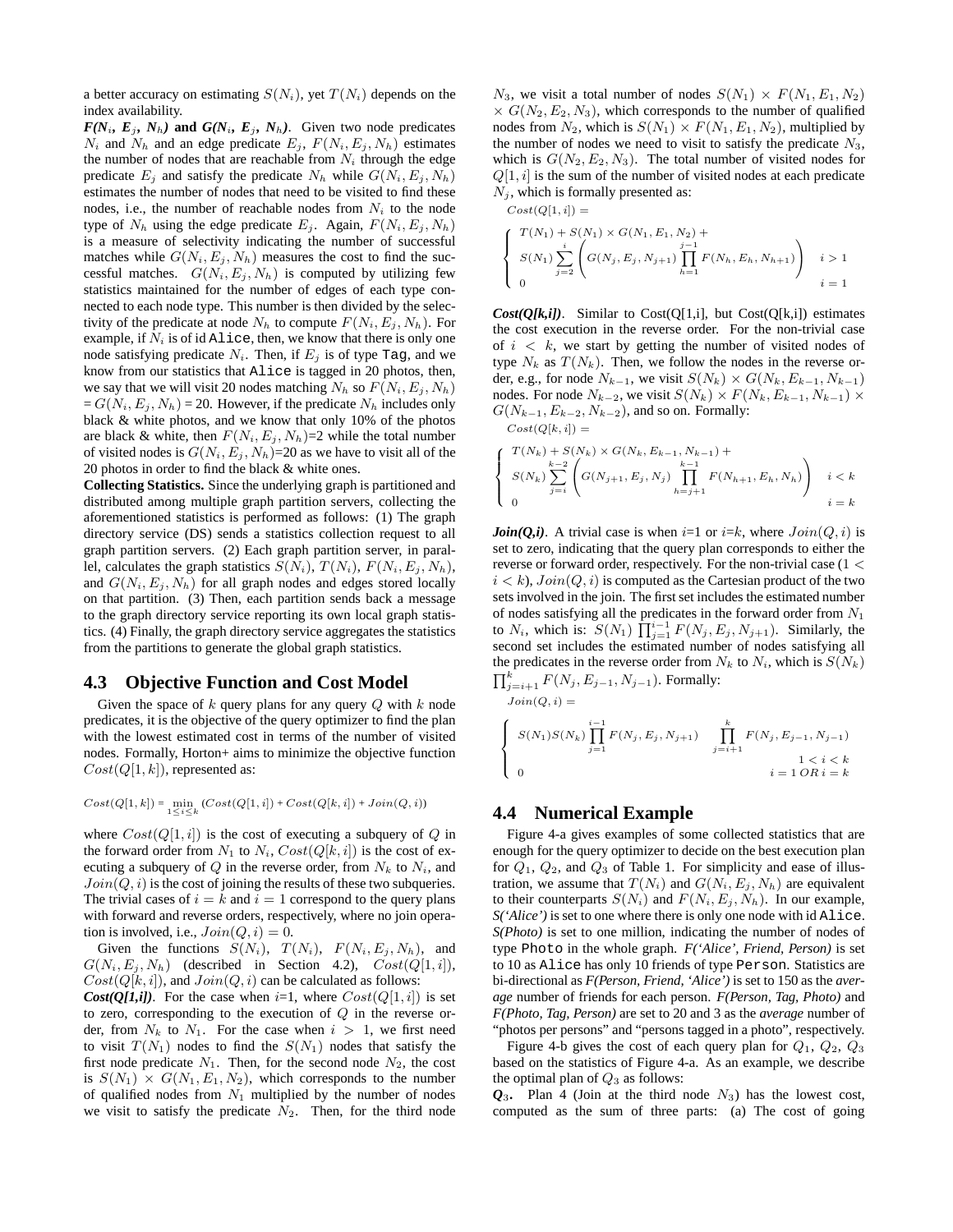

**Figure 4: Example of statistics and cost of query plans.**

in the forward order from  $N_1$  to  $N_3$  as  $Cost(I,3) = T(N_1) +$  $S(N_1) G(N_1, E_1, N_2) + S(N_1) F(N_1, E_1, N_2) G(N_2, E_2, N_3),$ which is equivalent to: *T('Alice')* + *S('Alice') G('Alice',Tag,Photo)* + *S('Alice') F('Alice',Tag,Photo) G(Photo,Tag,Person)* = 201. (b) The cost of going in the reverse order, from  $N_4$  to  $N_3$ , as  $Cost(4,3) = T(N_4) + S(N_4) G(N_4, E_3, N_3)$ , which is equivalent to: *T('Alice')* + *S('Alice') G('Alice',Friend,Person)* = 11. (c) The cost of joining the results from the two previous parts as *Join(3)*  $= S(N_1) S(N_3) F(N_1, E_1, N_2) F(N_2, E_2, N_3) F(N_4, E_3, N_3),$ which is equivalent to: *S('Alice') S('Alice') F('Alice',Tag,Photo) F(Photo,Tag,Person) F('Alice',Friend,Person)* = 1500. Finally, the total cost of this plan is the sum of these three costs as  $201+11+1500 = 1712.$ 

#### **4.5 Query Optimization Algorithm**

Algorithm 3 gives the pseudo code of the query optimizer. The input to the algorithm is a query Q with k node predicates and  $k-1$ edge predicates. The output is a *join pointer* on where to split the query to achieve the best performance in terms of the number of visited nodes. A *join pointer* value of k or 1 indicates that the best query plan is the forward or reverse order, respectively, without any join. A basic algorithm to find the lowest cost would compute the cost of k different execution plans individually where each plan can cost up to  $O(k^2)$  number of addition and multiplication operations, which gives a total cost of  $O(k^3)$ , where k is the number of nodes in the input path query. Here, we present an algorithm with a total cost of only  $O(k)$ , which exploits common subcomputations to reduce computational complexity.

The algorithm has three main parts: The first part (Lines 2 to 8) incrementally fills four arrays, *CostF*, *JoinF*, *CostR*, and *JoinR*, each of size k. An item  $i > 1$  in any of the two arrays,  $CostF[i]$ , *JoinF[i]*, maintains the cost of query evaluation in the forward order from  $N_1$  to  $N_i$  as  $CostF[i] = T(N_1) + S(N_1) G(N_1, E_1, N_2)$ +  $S(N_1)$   $\sum_{j=2}^i$   $(G(N_j, E_j, N_{j+1})$   $\prod_{h=1}^{j-1} F(N_h, E_h, N_{h+1})),$ and if there is a join at node i, the additional cost is *JoinF[i]*  $= S(N_1) \prod_{h=1}^i F(N_h, E_h, N_{h+1})$ . Similarly, an item  $i < k$ in any of the two arrays, *CostR[i]*, *JoinR[i]*, maintains the cost of query evaluation in the reverse order, from  $N_k$  to  $N_i$ , and part of the join cost should we decide to join at node  $i$ . The second part of the algorithm (Lines 9 to 14) computes the cost of forward and reverse execution order of Q. As the costs are computed incrementally, the forward and reverse order costs are computed by adding two terms: (1) The cost encountered to reach to node  $N_{k-1}$  and N2, which is *CostF[k-1]* and *CostR[2]*, respectively, and (2) The number of nodes to visit to reach to  $N_k$  and  $N_1$ , which is computed as the number of paths we have, i.e., join cost, till  $N_{k-1}$  and N<sup>2</sup> (*JoinF[k-1]* and *JoinR[2]*) multiplied by the number of output nodes of each path to reach  $N_k$  and  $N_1$  ( $G(N_{k-1}, E_{k-1}, N_k)$ ) and  $G(N_2, E_1, N_1)$ , respectively. The minimum of the forward and

#### **Algorithm 3** Query optimizer 1: **Function** QUERYOPTIMIZER( $Q = \langle N_1, E_1, \cdots, E_{k-1}, N_k \rangle$ ) 2:  $JoinF[1] \leftarrow S(N_1); CostF[1] \leftarrow T(N_1);$ <br>3:  $JoinR[k] \leftarrow S(N_k); CostR[k] \leftarrow T(N_k);$  $JoinR[k] \leftarrow S(N_k); CostR[k] \leftarrow T(N_k);$ 4: **for**  $i = 2$  to  $k - 1$  **do**<br>5: *JoinF[i]*  $\leftarrow$  *JoinF[i]* 5:  $JoinF[i] \leftarrow JoinF[i-1] \times F(N_{i-1}, E_{i-1}, N_i)$ <br>
6:  $CostF[i] \leftarrow CostF[i-1] + JoinF[i-1] \times G(N_{i-1}$ <br>
7:  $JoinR[k-i+1] \leftarrow JoinR[k,i+2] \times F(N_{k-i+2}, E_k)$  $CostF[i] \leftarrow CostF[i\text{-}1] + JoinF[i\text{-}1] \times G(N_{i-1}, E_{i-1}, N_i)$ 7: *JoinR[k-i+1]*←*JoinR[k-i+2]* ×  $F(N_{k-i+2}, E_{k-i+1}, N_{k-i+1})$ <br>8:  $CostR[k-i+1]$  ←  $CostR[k-i+2]$  +  $JoinR[k-i+2]$  $\leftarrow$   $CostR[k-i+2]$  $\times G(N_{k-i+2},E_{k-i+1},N_{k-i+1})$ 9: *ForwardCost* ←  $CostF[k-1] + JoinF[k-1] \times G(N_{k-1}, E_{k-1}, N_k)$  $10: \,\, \mathit{ReverseCost} \leftarrow \mathit{CostR[2]} + \mathit{JoinR[2]} \times \mathit{G(N_2, E_1, N_1)}$ 11: **if** *ForwardCost*  $\lt$  *ReverseCost* **then**<br>12: *MinCost*  $\leftarrow$  *ForwardCost : JoinP*  $MinCost \leftarrow ForwardCost : JoinPointer \leftarrow k$ 13: **else** 14: *MinCost*  $\leftarrow$  *ReverseCost*; *JoinPointer*  $\leftarrow$  1; 15: **for**  $i = 2$  to  $k - 1$  **do** 16: *TotalCost* ←  $CostF[i] + CostR[i] + JoinF[i] \times JoinR[i];$ <br>17: **if**  $TotalCost < MinCost$  then 17: **if**  $TotalCost < MinCost$  **then**<br>18: *MinCost*  $\leftarrow TotalCost$  *Io*  $MinCost \leftarrow TotalCost; JoinPointer \leftarrow i;$ 19: **Return** *JoinPointer*;

reverse order costs is set as the current optimal plan with the *join pointer* set as  $k$  and 1, respectively. The third part of the algorithm (Lines 15 to 18) iterates over all nodes to compute the total cost of joining at each node i as *CostF[i]*+*CostR[i]*+*JoinF[i]*×*JoinR[i]*. The value of  $i$  that corresponds to the minimum total cost is returned as a *join pointer*.

For Q<sup>1</sup> in Table 1, *JoinF*={1,50,-}, *CostF*={1,51,-}, *JoinR*={- ,2,1}, *CostR*= $\{-3,1\}$ , which results in *ForwardCost* = 51 + 50×2  $= 151$  and *ReverseCost*=3 + 2×50 = 103. The cost of joining at node  $N_2 = 51 + 3 + 50 \times 2 = 154$ . Hence, *join pointer* is set to 1.

#### **4.6 Query Plans with Recursive Joins**

We have described a simple version of Horton+ query optimizer that only considers splitting a given query into two subqueries. However, the full version of Horton+ query optimizer considers recursive splits of subqueries and produces an *optimal* execution plan based on the graph statistics. More specifically, it takes each subquery and recursively considers it for optimization, i.e., a subquery can be evaluated in the forward or reverse order, or can be split again to another two subqueries. The output of the recursive query optimization is a query execution plan represented as a tree: Each leaf node is a DFA representing a traversal of a subquery, and each intermediate node is a join operator that joins the results of two subqueries. Denoting  $RCost(Q(p, q))$  as the cost of a query (or subquery) using recursive optimization where  $p \leq q$ , we present the recursive formulation of the query optimizer:

```
RCost(Q(p, q)) =min\{SCost(Q(p,q)), SCost(Q(q,p)),\min_{p < i < q} \{ RCost(Q(p, i)) + RCost(Q(i, q)) + Join(Q(p, i), Q(i, q)) \} \}
```
Here,  $SCost(Q(p, q))$  and  $SCost(Q(q, p))$  are the cost of evaluating the query  $Q(p, q)$  in the forward and reverse orders respectively, and  $Join(Q(p, i), Q(i, q))$  is the cost of joining the subqueries  $Q(p, i)$  and  $Q(i, q)$ . We present their formulation as follows.

$$
SCost(Q[p, i]) =
$$

$$
\begin{cases}\nT(N_p) + S(N_p) \times G(N_p, E_p, N_{p+1}) + \\
S(N_p) \sum_{j=p+1}^{i} \left( G(N_j, E_j, N_{j+1}) \prod_{h=1}^{j-1} F(N_h, E_h, N_{h+1}) \right) & p < i \\
0 & p = i\n\end{cases}
$$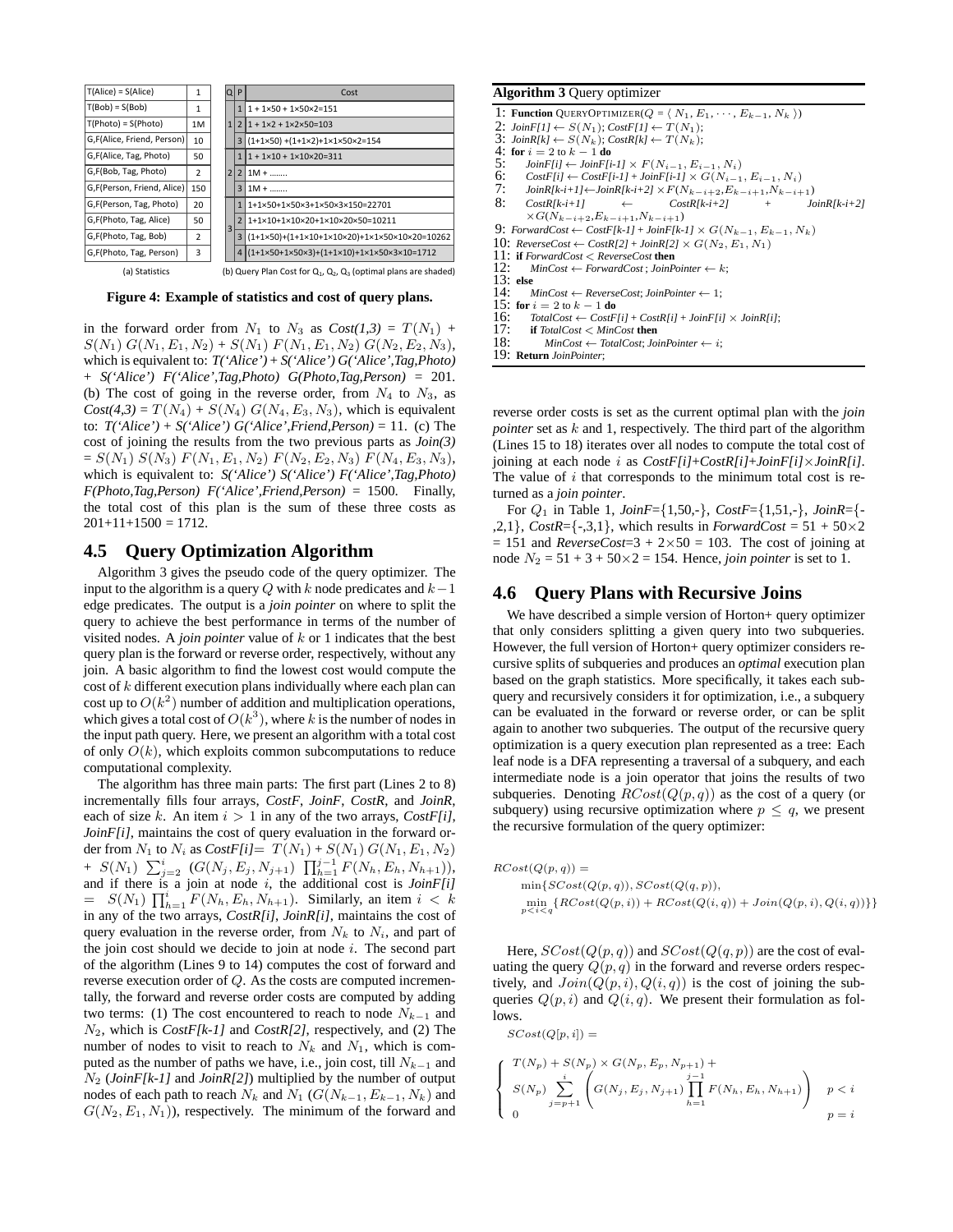$$
Join(Q(p, i), Q(i, q)) =
$$
  
\n
$$
\begin{cases}\nS(N_p)S(N_q) \prod_{j=p}^{i-1} F(N_j, E_j, N_{j+1}) & \prod_{j=i+1}^{q} F(N_j, E_{j-1}, N_{j-1}) \\
0 & i = 1 \text{ } OR \text{ } i = k\n\end{cases}
$$

The cost of solving  $RCost(Q(1, k))$  naively is  $\Omega(k!)$ , where k is the number of query node predicates. We use a *dynamic programming* framework to solve the problem efficiently: it computes and stores the optimal solutions for subqueries and uses those to construct the optimal solution for a bigger problem. Dynamic programming effectively reduces the computational cost of obtaining an *optimal* execution plan to  $O(k^3)$ , which is rather affordable as query length is often not that large (even long queries have length under 20 in most cases). Recursive splits can be mostly beneficial when there are many selective nodes within a long query.

#### **4.7 Closure Operators**

Estimating the cost of a query with closure operators is complex because a query optimizer does not know the number of recursive steps a query would take to complete without actually running the query. Thus, we develop a heuristic algorithm: (1) it optimizes the non-closure part of a query by exploring different traverse orders and join sequences using the techniques we presented earlier, and (2) it further exploits the closure part of the query with different number of recursive steps. This algorithm includes three phases. While illustrating the phases, we use an example query  $N_1 - E_2$  –  $N_2 - (E_3 - N_3)^* - E_4 - N_4 - E_5 - N_5$ , and we assume that we consider k number of recursive steps where  $k = 0, 1, 2, 3$ .

**(1)** For each recursive level k, we remove the closure operator and expand the query according to the value of  $k$ . For example, with  $k = 2$ , our example query has a form of  $Q(k = 2) = N_1$  –  $E_2 - N2 - (E_3 - N_3 - E_3' - N_3') - E_4 - N_4 - E_5 - N_5$ . For the expanded query instance, we compute a good plan, denoted as  $plan_k$ . The plan is computed similarly as in Section 4.6, however, we exclude those plans that would perform a join operation inside the recursive block, e.g.,  $E_3 - N_3 - E'_3 - N'_3$  is the recursive block for  $Q(k=2)$ . In other words, we treat the recursive block as an atomic unit: we can execute it in the forward or reverse order but we do not perform any join inside it. For the other parts of the query, we still consider the join operator based on the cost estimates.

(2) If all the plans, plan<sub>k</sub> for  $k = 0, 1, 2, 3$ , have equivalent execution sequence, we use this sequence to execute the recursive query. Here we define two plans have equivalent execution sequence if they have join on the same node predicates and have the same evaluation order for the same subqueries.

**(3)** However, if for different k values, their optimized plans have different execution sequences, we estimate the cost of using each "local optimal" execution sequence in the recursive query, and we call this cost  $TotalCost(plan_k)$  for a given plan<sub>k</sub>. Among all plan<sub>k</sub> where  $k = 0, 1, 2, 3$ , we find the plan with the minimum TotalCost(plan<sub>k</sub>), and use plan<sub>k</sub> for the recursive query.<br>**Example.** We give an example on how to

We give an example on how to compute TotalCost(plan<sub>k</sub>). Suppose that  $k = 1$  and plan<sub>1</sub> is to execute the query from left to right. The total cost of applying plan<sub>1</sub> to the recursive query is as follows:

$$
TotalCost(plan_1) = SCost(Q(k = 0)) + SCost(Q(k = 1))
$$
  
+SCost(Q(k = 2))  
-2SCost(N<sub>1</sub> - E<sub>2</sub> - N<sub>2</sub>).

We remove the additional sequential cost of processing the subquery  $Q(N_1 - E_2 - N_2)$  because this cost is incurred only once in the recursive execution.

## **4.8 Optimization for Distributed Execution**

Horton+ takes into account the communication cost when optimizing the input query. It distinguishes between: (1) local edge: two nodes of a local edge reside on the same graph partition, and (2) remote edge: two nodes of a remote edge are stored on different graph partitions. Horton+ can assign higher cost for accessing remote edges and lower cost for local edges. We achieve it by incorporating the local/remote information into graph statistics thus influencing our cost estimation and final decision. For example, as described in Section 4.2,  $G(N_i, E_j, N_h)$  estimates the number of nodes that need to be visited through the edge predicate  $E_i$  to satisfy the predicate  $N_h$ . We can revise its cost to reflect the cost difference of remote and local edge accesses with additional statistics  $P(N_i, E_i, N_h)$  that defines the probability of remote edges for edge predicates  $E_j$ . Supposing that the cost of remote and local access is  $c: 1$ , the revised cost of  $G(N_i, E_j, N_h)$ is  $G'(N_i, E_j, N_h) = c \times G(N_i, E_j, N_h) \times P(N_i, E_j, N_h) +$  $G(N_i, E_j, N_h) \times (1 - P(N_i, E_j, N_h))$ . By using the new statistics  $G'(N_i, E_j, N_h)$ , we apply the same optimization procedure as described earlier to decide efficient query plan considering communication costs.

#### **5. EXPERIMENTAL EVALUATION**

This section presents an experimental evaluation of Horton+ [38]. Our objective is to assess three aspects: system efficiency (query optimization), scalability (distributed execution), and usability (declarative querying). We also provide a comparison with Giraph [19]; a graph processing system built on top of Hadoop. Horton+ is implemented in C# in 30K lines of code. The implementation includes the client interfaces, query language parser and compiler, query optimizer, and distributed query processor. We use two graph types:

(1) We use a *real graph* from a software collaboration system, called Codebook [4], which models software engineers and their software artifacts, including source code, bug reports, projects, and their relationships. The graph has 2,910,535 nodes, 13,612,406 edges, 8 node types, and 11 edge types. It is generated by crawling multiple data sources including source code repositories, and employee directory and document databases. Each node and edge is associated with a large number of attributes. The graph data is represented natively in main memory as C# objects. The memory footprint of the graph is around 12 GB, including object overheads and the intermediate results while evaluating queries.

(2) We generate *synthetic graphs* with different sizes using the RMAT graph generator [5] that produces scale-free graphs. The graph schema including the types and attributes of nodes and edges are set to mimic the real graph schema. The node and edge types and attributes are generated using the Zipf distribution which models the popularity of attribute values, and we set the number of edges to five times the number of nodes.

**Workload.** There is no standard benchmark for reachability queries. We, therefore, characterize the queries from Codebook, and classify them into four categories. For each category, we show one of most frequent queries in Table 3. (1) *Short queries* have a small number of predicates as in query  $Q_1$ . Since the query length is short, the query optimizer searches a small space. (2) *Selective queries* have one or more selective predicates. For example query  $Q_2$  contains two id predicates 'Dave' and 'Tim'. Due to the high selectivity, selective queries traverse a small number of paths to compute the final answer. (3) *Report queries* return a large result set, such as query  $Q_3$ . Report queries are the most expensive to execute. (4) *Closure queries* require recursive graph traversal. Query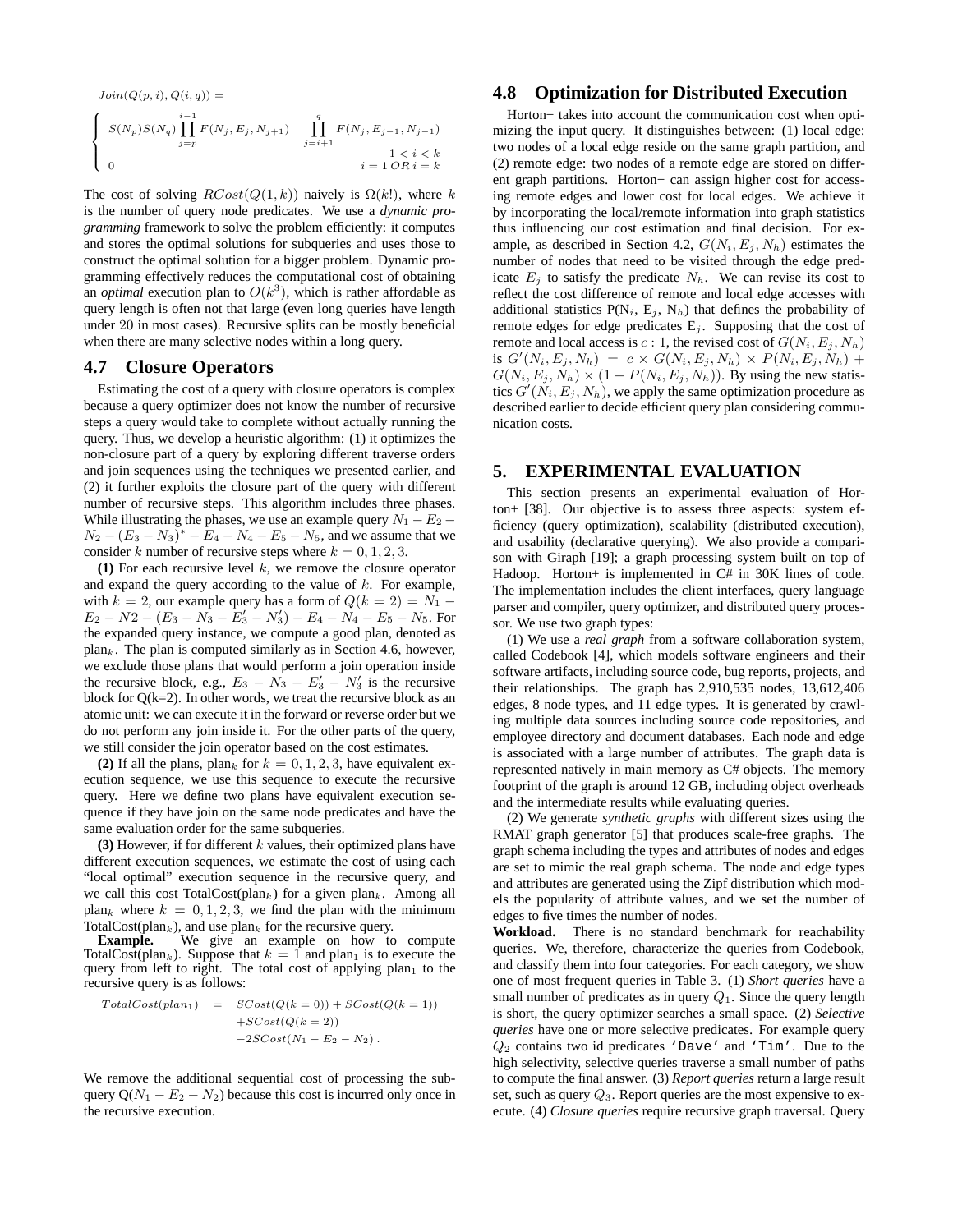| Query             | <b>Ouery in Plain English</b>                                                                                                                                                  | <b>Ouery in Horton+</b>                                                                                |
|-------------------|--------------------------------------------------------------------------------------------------------------------------------------------------------------------------------|--------------------------------------------------------------------------------------------------------|
| Short $(Q_1)$     | Find the person who committed checkin 400 and the WorkItemRe-<br>visions it modifies                                                                                           | Person-Committer-Checkin{id=400}- Modifies-WorkItemRevision                                            |
| Selective $(Q_2)$ | Find Dave's checkins that modified a WorkItem create by Tim                                                                                                                    | Person{id='Dave'}-Committer-Checkin -Modifies-WorkItem<br>-CreatedBy-'Tim'                             |
| Report $(Q_3)$    | For each checkin, find the person (along with his manager) who<br>committer it as well as all the work items (along with their We-<br>bURLs that are modified by that checkin) | Person-Manages-Person- Committer-Checkin-Modifies<br>-WorkItemRevision-Modifies-WorkItem -Links-WebURL |
| Closure $(Q_4)$   | Retrieve all checkins that any employee in Dave organizational<br>chart (working under him) committed.                                                                         | $Person\{id='Dave'\}$<br>(-Manages-Person)*-Checkin                                                    |

**Table 3: The graph queries used in the experiments.**



**Figure 5: Impact of query optimization on the query execution time (using the synthetic graphs) on a single server.**

 $Q_4$  is a closure query and it retrieves the management hierarchy of a person using Kleene star.

**Performance Metrics.** Our main performance metric is the query execution time. We also examine the computation and communication costs to process the queries.

**Experimental Environment.** All experiments are run on a cluster of 16 graph partition servers plus two servers as the coordinator and client. Each server has an Intel QuadCore 2.9 GHz CPU, 16 GB RAM, and runs Windows Server 2008. The servers are connected by a Gigabit Ethernet switch.

## **5.1 Efficiency (Query Optimization)**

In this section, we study the benefits of the query optimizer on reducing query execution time for a graph deployed first on a single server, and then on multiple servers. We run two versions of Horton+: Horton-opt is the full version of Horton+ including its query optimizer. Horton-non represents Horton+ with the optimizer turned off, i.e., queries are executed in the forward order. The experimental results demonstrate that optimization reduces the latency of many queries by a factor of 5 — 15 times. Moreover, the larger the graph size, the higher the optimization benefits.

#### *5.1.1 Deployment on a Single Graph Server*

**Short query**  $Q_1$ . Figure 5(a) shows the performance of executing query  $Q_1$  on synthetic graphs. The X-axis is the size of the synthetic graph (0.5, 1, 2, and 4 million nodes), and the Y-axis is execution time. Horton-opt outperforms Horton-non for all graph sizes because Horton-opt splits  $Q_1$  at the middle selective node predicate Checkin{id=400} and processes two subqueries. The query execution time in both Horton-non and Horton-opt becomes higher with increasing graph size because the query execution engine visits more graph nodes when the graph size becomes larger. The benefits of optimization become more significant with the increase in graph size.

**Selective query**  $Q_2$ . Figure 5(b) shows the results of running query  $Q_2$ . Horton-non and Horton-opt give the same performance, as they both execute the forward execution plan. The results also show that the overhead of running the query optimizer is almost



**Figure 6: Impact of optimization on execution time (using the real graph), number of servers varies from 1 to 10.**

negligible, compared with the total query execution time. The optimized and non-optimized plans for  $Q_4$  are the same with equal execution time. We omit  $Q_4$  as it is similar to Figure 5(b).

**Report query**  $Q_3$ . Figure 5(c) shows the performance of query Q3. The optimizer provides lower execution time, and the benefits increase with the graph size.

**Recursive split for query** Q ′ Figure 5(d) shows interesting results: We change  $Q_3$  into  $Q'_3$  by adding two predicates to the third (CheckIn{id=390}) and fourth (WorkItemRevision{id=610}) node predicates. Horton-opt exploits these predicates to reduce the execution time by a factor of 13. Horton-opt chooses a query plan that includes recursive splits at two nodes. First, Horton-opt splits the query at the third node (CheckIn $\{id=390\}$ ) into two subqueries. Next for the second subquery, Horton-opt performs a recursive split, where this second subquery is split at the fourth node (WorkItemRevision{id=610}). The recursive split is the main reason behind the impressive performance of Horton-opt for  $Q'_3$ . To measure the benefits of recursive splits, we run a third version of Horton+, termed Horton-opt-norec, which uses the same optimizer but without recursive splits; thus the optimized query plan contains at most one split. Horton-opt-norec produces a plan for  $Q'_3$  with a single split at the third node. Figure 5(d) shows that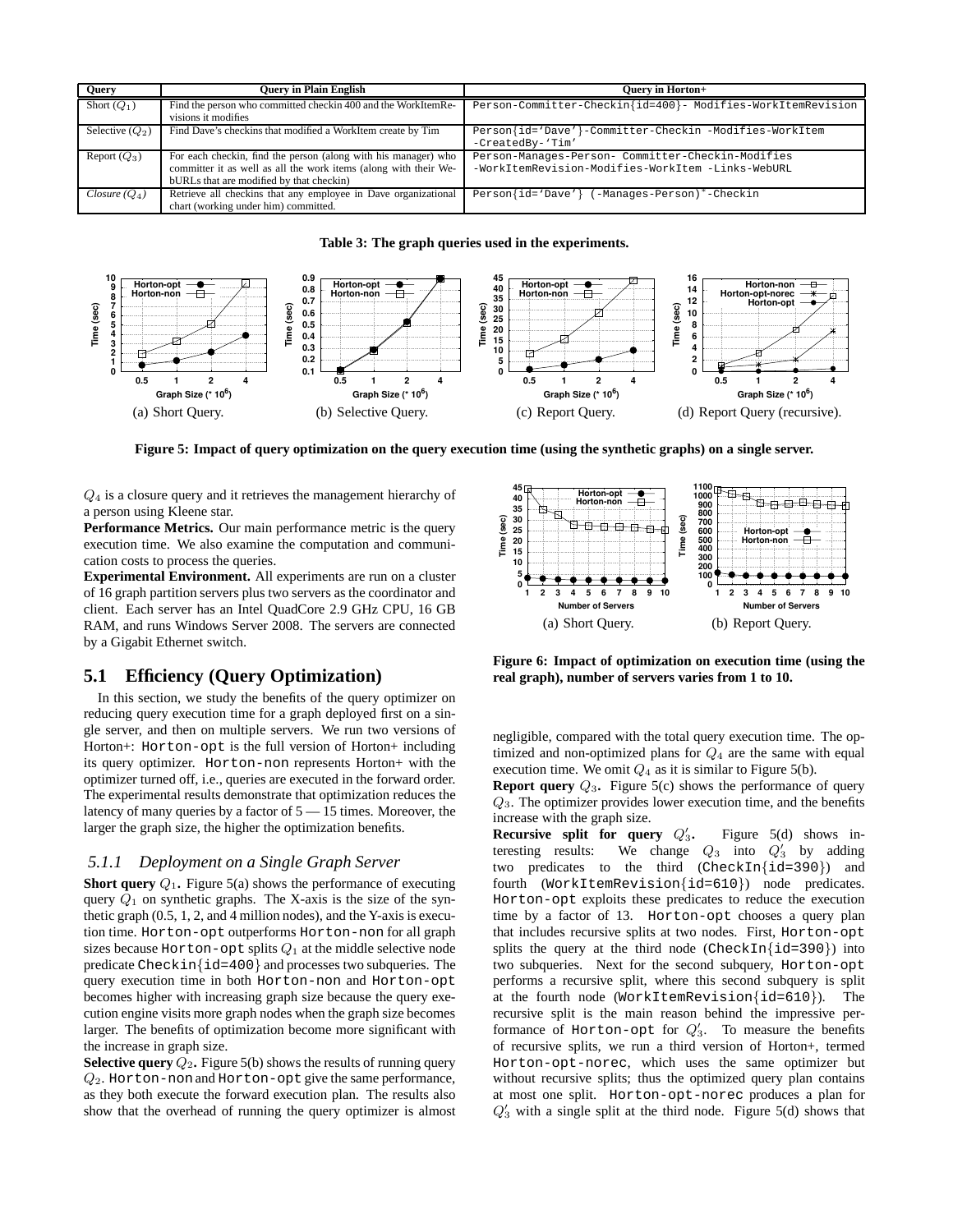

**Figure 7: Query execution time (using the real graph) while varying number of partition servers from 1 to 10.**

Horton-opt yields up to 7 times better performance than that of Horton-opt-norec, which shows the benefits of employing recursive splits in the query optimizer.

#### *5.1.2 Deployment on Multiple Graph Servers*

Figures 6(a) and 6(b) depict the query execution time of Horton-opt and Horton-non for queries  $Q_1$  and  $Q_3$  executed over the real graph, while varying the number of servers from 1 to 10 over the X-axis. We omit the results of  $Q_2$  and  $Q_4$  since the optimized query plans are the same as the non-optimized plans.

For query  $Q_1$ , Horton-opt consistently achieves from 12 to 14 times better performance compared with Horton-non because in Horton-opt the optimizer splits  $Q_1$  at the middle node predicate CheckIn{id=400} and executes the two subqueries. The optimized plan is substantially more efficient than the forward execution of  $Q_1$ .

For query  $Q_3$ , Horton-opt consistently outperforms Horton-non by a factor of 8 to 10 times as Horton-Opt uses an optimized plan that splits the query at the middle node predicate CheckIn. These results show that query optimizer produces good plans, suitable for deployments both on a single server and on multiple servers.

#### **5.2 Scalability (Distributed Processing)**

We study the performance of distributed query processing in two cases. First, we use the real graph which fits in a single server, and study the distributed execution overhead with the number of servers. Second, we use a large synthetic graph that does not fit in a single server to show query processing times.

**(1) Real Graph.** Since the real graph fits in the main memory of single server, this constitutes a challenging environment for evaluating a distributed system: (1) There is no benefit from the aggregated main memories of the servers, and (2) the communication and synchronization inefficiencies are emphasized. A single server could be more efficient as it incurs no messaging overhead.

We vary the number of partition servers from 1 to 10. Figures 7(a) to 7(d) show the execution time of queries  $Q_1, Q_2, Q_3$ , and  $Q_4$ . The query execution time has two components: computation time and communication time. The computation time is time used for local computations at the servers, and the communication time is the time spent in message passing among the servers. The performance of  $Q_1$ ,  $Q_2$ ,  $Q_3$ , and  $Q_4$  improves with increasing the number of servers. The improvement comes from executing the query in parallel on more servers, reducing the parallel computation time component as the number of servers increases as depicted in the figures. More graph partitions lead to a reduction in the number nodes and edges per partition, further reducing the amount of local computation per server.

However, the performance gain shows diminishing returns because the communication time increases with the number of servers. The communication time is zero for a single server, and

| <b>Ouery</b>               | <b>Total execution</b> | Communication | Computation |
|----------------------------|------------------------|---------------|-------------|
| <b>Short Query</b> $(Q_1)$ | 47.588 sec             | $0.723$ sec   | 46.865 sec  |
| Selective Query $(Q_2)$    | $6.294$ sec            | $0.693$ sec   | 5.601 sec   |

**Table 4: Execution time for 1024 million nodes, 5120 million edges synthetic graph deployed on 16 partition servers.**

it increases as more servers are added because more messages are exchanged among the graph servers during query execution. The communication cost is dominated by the messages exchanged among the graph servers during the global communication step performed by the *traverse* operator. These results show that the system is efficient, and query execution time improves with the number of servers even if the graph fits in the memory of one server.

**(2) Synthetic Graph.** We use a synthetic graph with 1024 million nodes and 5120 million edges with an aggregate memory footprint of 145 GB, partitioned on a cluster of 16 servers. This experiment shows that Horton+ processes queries over graphs that do not fit on a single server, and it exploits multiple servers to execute a single query in parallel.

Table 4 shows the execution time of queries  $Q_1$  and  $Q_2$ . The execution time of  $Q_1$  is approximately 48 seconds.  $Q_1$  execution plan splits the query into two subqueries at the (CheckIn $\{id=400\}$ ) node predicate. Both subqueries are executed separately and the their outputs are joined to form the final answer. Even though the graph is partitioned on 16 servers, only 1.5% of the query execution time is spent in communication and the remaining 98.5% is spent for local computation. This is in contrast to the findings we observe in Figures 7(a) and 7(c), where the communication cost is dominant for only 10 servers. The reason is that with larger graph sizes, partitioning the graph among 16 servers provides enough work for each server to parallelize query processing.

Query  $Q_2$  shows similar benefits to  $Q_1$ , as the majority of the time is spent in computations rather than in communication. The computation cost comes mainly from traversing the graph elements at the graph partition servers during the local computation steps performed by the *traverse* operator. These results show that Horton+ efficiently parallelizes execution over a cluster of servers.

# **5.3 Usability (Declarative Queries)**

Writing a procedural program takes more effort compared with expressing an equivalent declarative query, particularly for novice users. The procedural program is harder to write, debug, and maintain. Moreover, expressing a query directly into a procedural program may not lead to an efficient execution, and it is well-known that procedural programs are hard to optimize automatically.

We support this argument with anecdotal evidence: Figure 9 depicts query  $Q_3$  (from Table 3) in a procedural language (i.e., Java) in Giraph. We make two observations: (1) The procedural program is longer and more complex. (2) Comparable graph systems such as Giraph [19], Pregel [30], and Trinity [39] require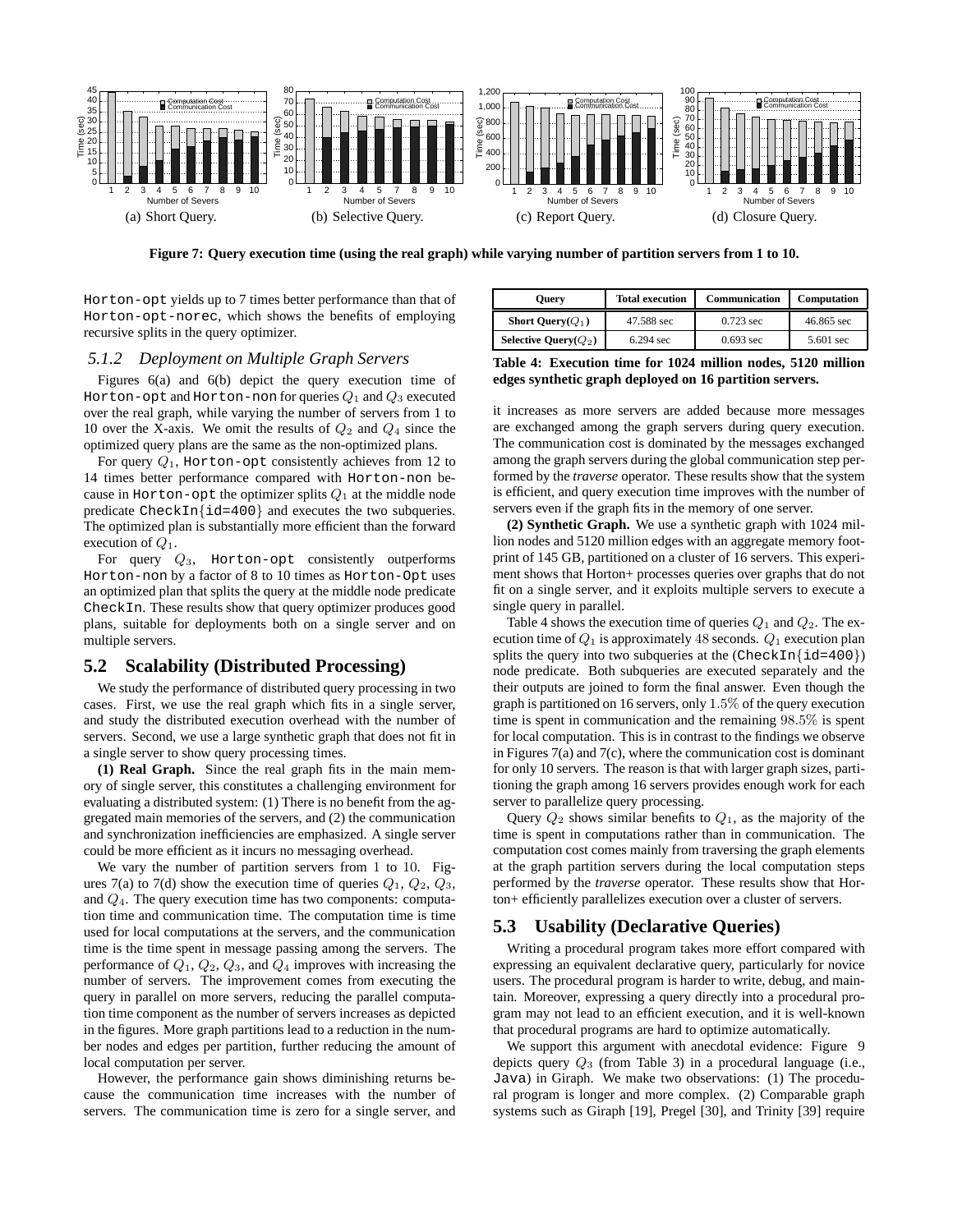

**Figure 8: Impact of optimization on execution time in** *Giraph* **(using the pseudorandom synthetic graph) on a 10 servers cluster.**

```
public void compute(Iterable<Text> m) throws IOException{
Text message = m.next() . get(); int st = getSuperstep();
if (st == 0 \& getValue().get() == "Person") {
   for (Edge<LongWritable, Text> edge : getEdges())
    if (edge.getValue().get() == "Manages")
     sendMessage(edge.getTargetVertexId(),formatMsg(m));
 \} else if (st == 1 && qetValue().get() == "Person") {
   for (Edge<LongWritable, Text> edge : getEdges())
    if (edge.getValue().get() == "Committer")
     sendMessage(edge.getTargetVertexId(),formatMsg(m));
 } else if (st == 2 && getValue().get() == "Checkin") {
   for (Edge<LongWritable, Text> edge : getEdges())
    if (edge.getValue().get() == "Modifies")
     sendMessage(edge.getTargetVertexId(),formatMsg(m));
} else if (st == 3
           && getValue().get() == "WorkItemRevision") {
   for (Edge<LongWritable, Text> edge : getEdges())
    if (edge.getValue().get() == "Modifies")
     sendMessage(edge.getTargetVertexId(),formatMsg(m));
 } else if (st == 4 && getValue().get() == "WorkItem") {
   for (Edge<LongWritable, Text> edge : getEdges())
    if (edge.getValue().get() == "Links")
     sendMessage(edge.getTargetVertexId(),formatMsg(m));
  else if (st == 5 && getValue().get() == "WebURL") {
 }
 .<br>voteToHalt();
}
```
**Figure 9:** *Giraph* **Program (Java pseudo code) for Query** Q3**.**

programmers to write procedural programs with explicit communication messages for queries like  $Q_3$ . The procedural program for  $Q_3$  is likely to have a high execution time, similar to the time of the non-optimized execution plan in Figure 5(c), which is almost an order of magnitude higher than the optimized plan. Furthermore, writing an efficient program requires the user to be closely familiar with both the underlying graph and the execution engine; for example it is challenging for the programmer to split a query into multiple subqueries at the right node predicates and to write code to join the outputs in the right order. Horton+, on the other hand, allows users to declaratively express queries, and optimizes them.

#### **5.4 Comparing Horton+ with Giraph**

This section compares Horton+ with Apache Giraph, which is a large-scale graph processing system built on-top of Hadoop. Both Horton+ and Giraph store the graph in the main memory of a cluster of servers. Also, both employ the bulk synchronous parallel execution paradigm to process queries in parallel over the distributed graph. By default, Giraph loads the graph from the Hadoop HDFS file system, and then deploys it to the cluster for each submitted graph processing job. Giraph users write queries as procedural Java programs which are executed directly without optimization, whereas Horton+ maintains graph statistics to optimize the queries.

We write a procedural program for each query in Table 3. For example, Figure 9 shows part of the Java code equivalent to  $Q_3$ . The actual code is longer, and it contains additional lines for reading graph data from and writing the results to Hadoop HDFS. In addition, we use the Horton+ optimizer to generate an optimized query plan and we write an optimized program in Giraph emulating the optimized plan.

We study the execution time of these procedural programs on Giraph. Our objective is not to compare the performance of Giraph with Horton+ directly because they use different software stacks of managed and unmanaged components (such as JVM and CLR/.Net framework) and different communication primitives and libraries. Instead, our objective is to (1) put Horton+ performance in perspective, and (2) show that Horton+ optimization strategies can also be used to guide writing better procedural programs for Giraph.

We deploy graphs of sizes 500K, 1M, 2M, and 4M nodes (number of edges is five times the number of nodes) generated using the the pseudorandom synthetic graph benchmark provided by Giraph, over 10 servers in a Hadoop cluster running hadoop-0.20.203.0 with 30 mappers. Figures 8(a) to 8(d) show the performance of the procedural programs. We compare the plain Giraph Java programs (labelled Non-Optimized) with the Java programs written following the Horton+ optimized plans (labelled Optimized). Horton+ produces optimized plans different from prior plans because the graph statistics of the pseudorandom synthetic graph are quite different from the statistics of the prior real and synthetic graphs. The Optimized programs outperforms the Non-Optimized for  $Q_1$ ,  $Q_2$ ,  $Q_3$  because the Optimized programs traverse fewer graph nodes and edges, incurring less computation and communication overheads. For Q4, both Optimized and Non-optimized achieve the same performance as the optimized plan is equivalent to the forward plan. These results show that the Horton+ optimization techniques are general, and its optimizer can provide guidance in writing more efficient procedural programs for Giraph.

## **6. RELATED WORK**

**Graph Query Languages.** Graph query languages are based on either regular expressions [10, 11, 22], SQL-like languages [3, 36, 40], or a procedural languages [23]. Horton+ uses a formal declarative query language to express reachability queries, and more importantly it provides an efficient distributed execution engine to execute its declarative queries.

**Graph Processing Algorithms.** In-memory graph processing algorithms include computationally-intensive algorithms, e.g., graph mining [32, 42], dense subgraphs [18, 35], and pattern matching [14], where the emphasis is on having reasonable latency for problems that are likely to be NP-complete. Online graph algorithms support simple graph queries, e.g., shortest path queries [17, 47], reachability queries [8, 15, 24], smaller versions of complex queries, e.g., pattern matching queries [15, 50], or approximate queries on a streaming environment [2, 49]. Horton+ focuses on processing reachability queries over a partitioned graph, and provides a query language, optimizer and distributed execution engine.